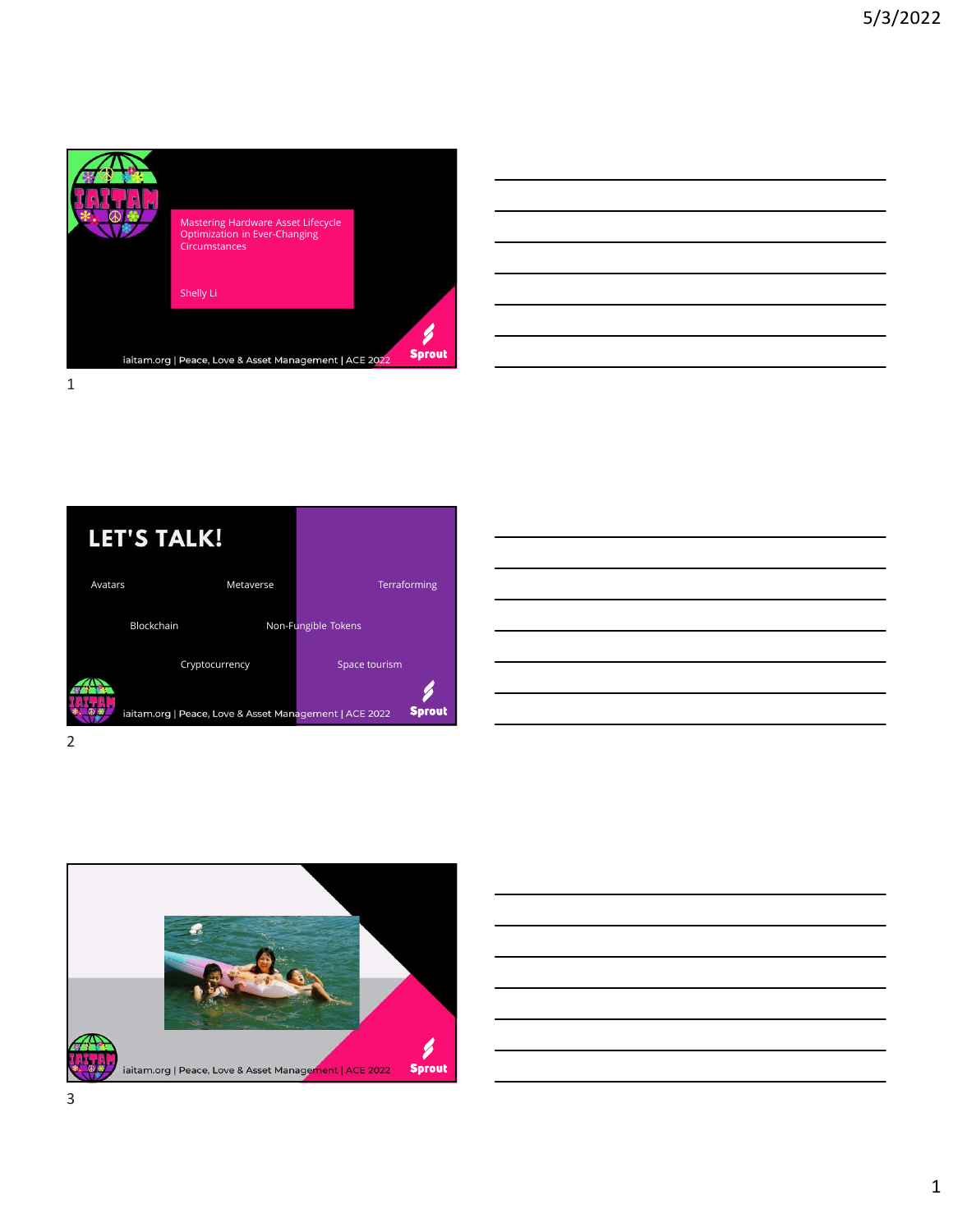



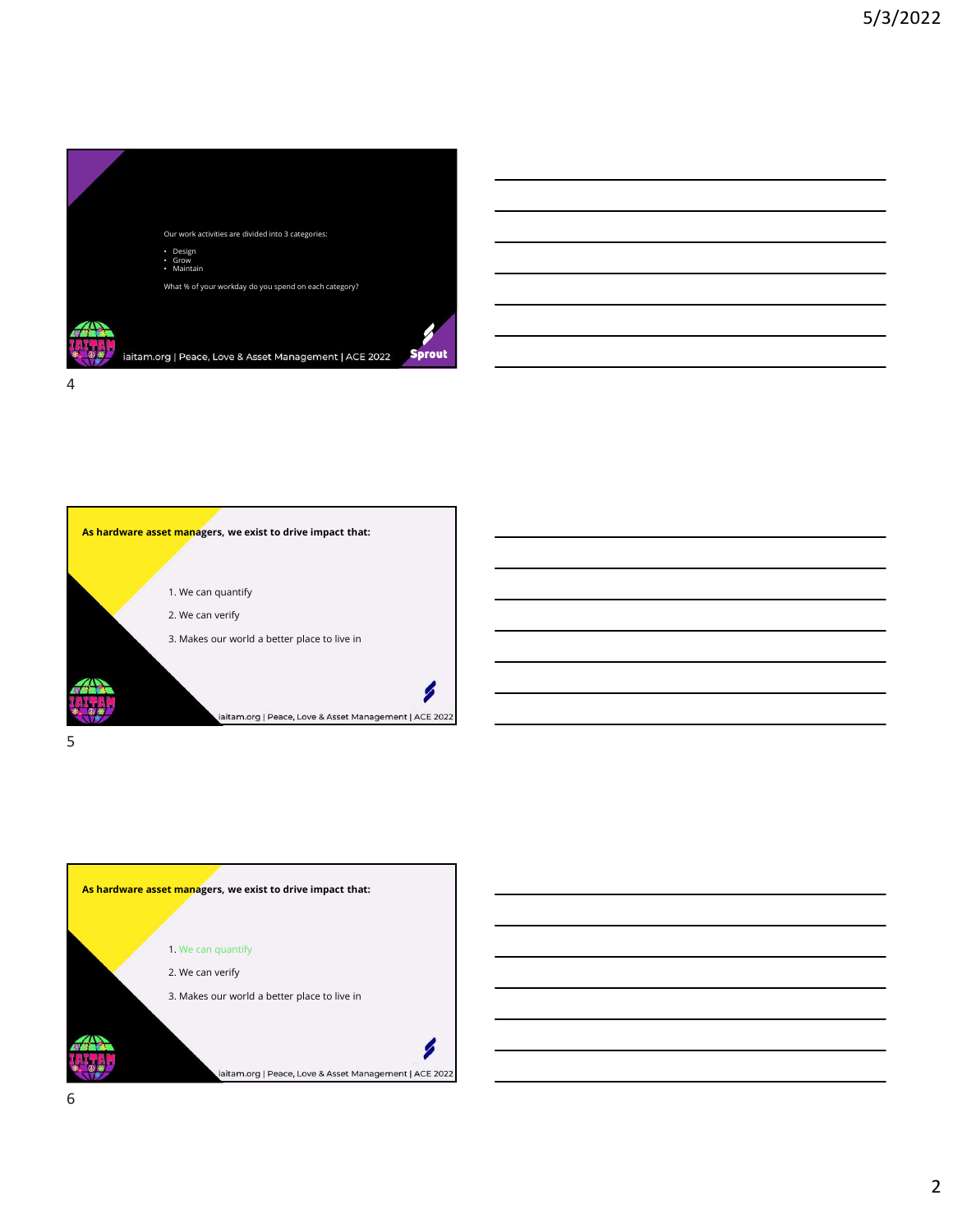

![](_page_2_Figure_2.jpeg)

![](_page_2_Picture_3.jpeg)

![](_page_2_Figure_4.jpeg)

![](_page_2_Figure_5.jpeg)

![](_page_2_Figure_6.jpeg)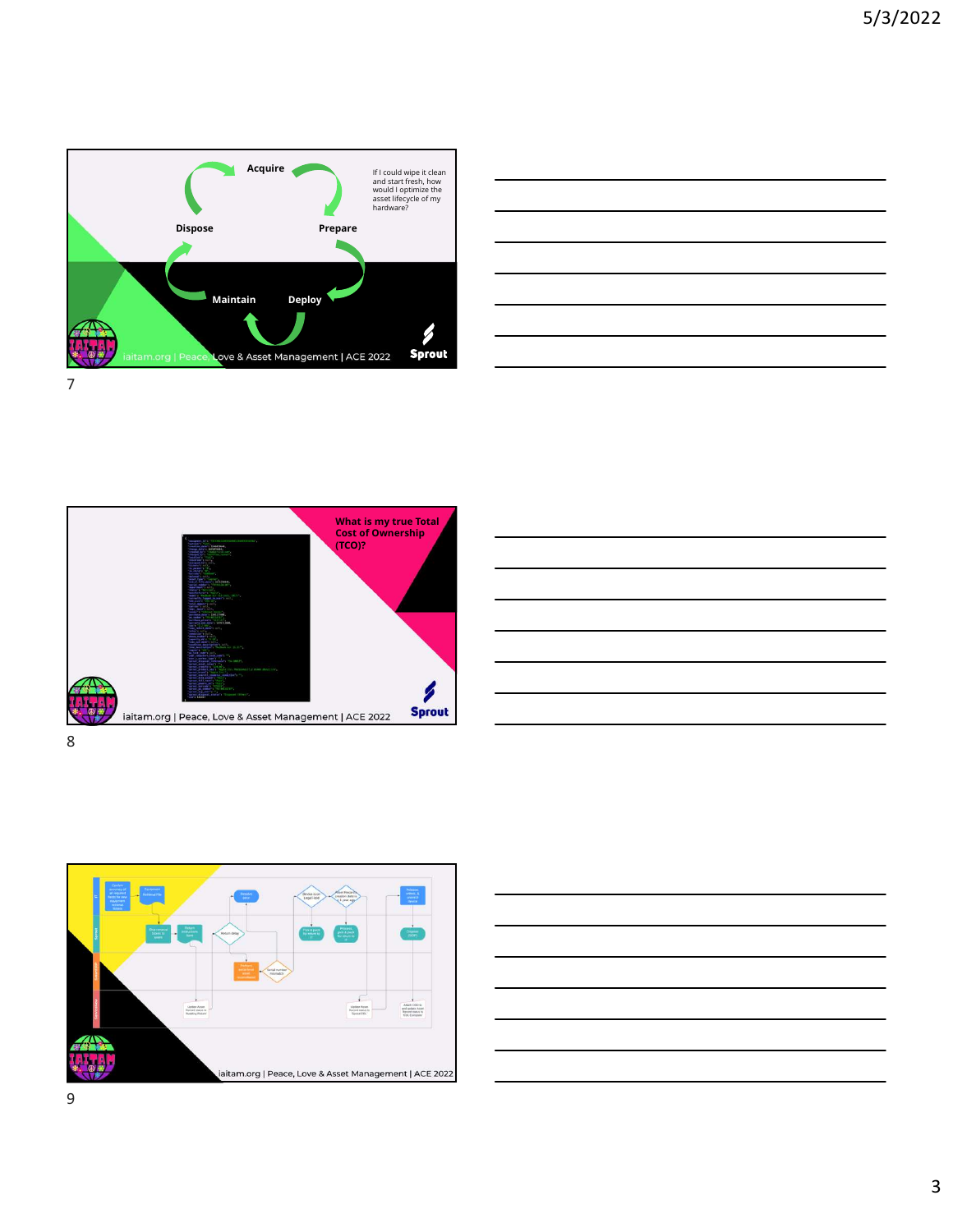![](_page_3_Figure_1.jpeg)

![](_page_3_Figure_2.jpeg)

![](_page_3_Figure_3.jpeg)

11

![](_page_3_Figure_4.jpeg)

![](_page_3_Figure_5.jpeg)

![](_page_3_Figure_6.jpeg)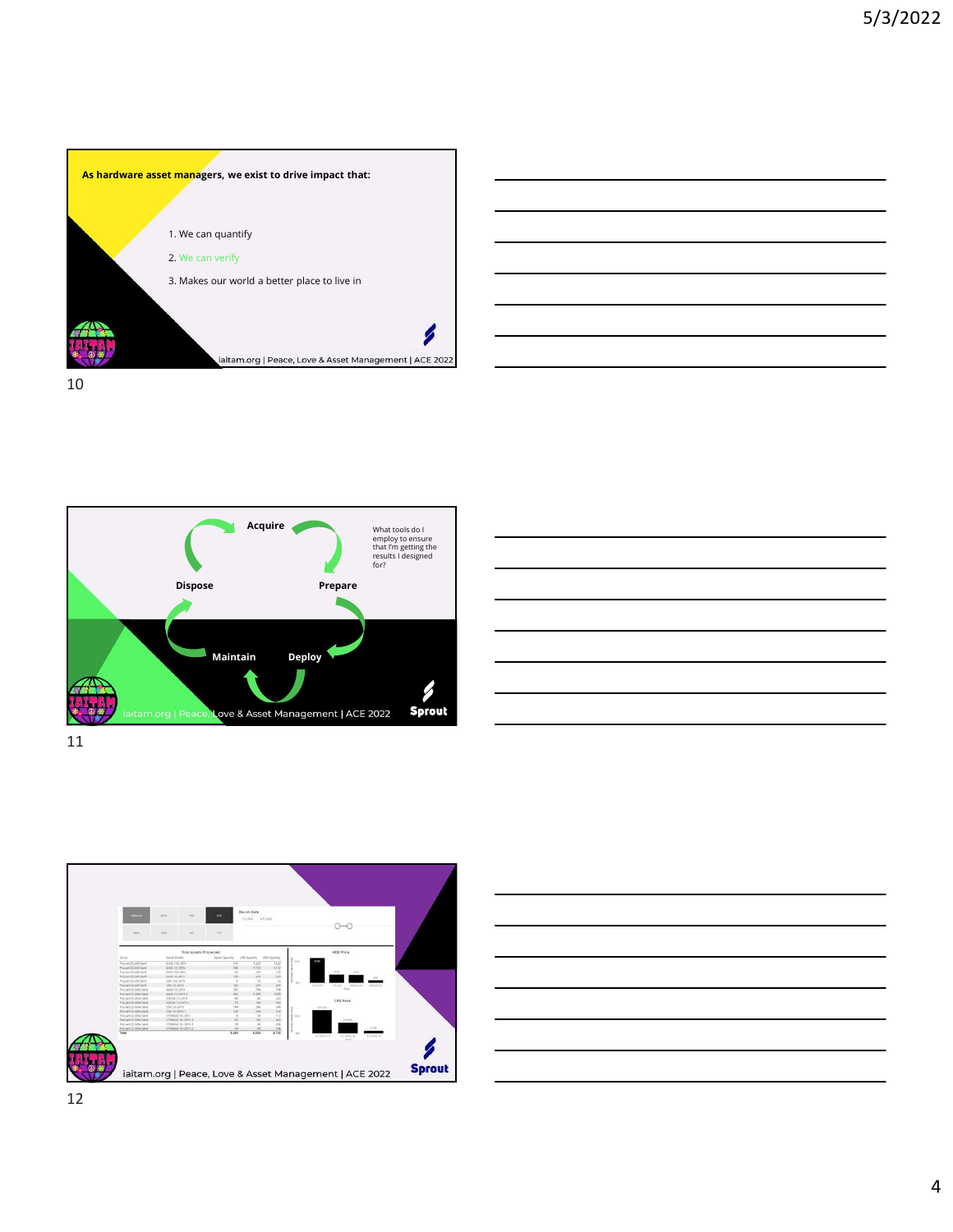![](_page_4_Figure_1.jpeg)

![](_page_4_Figure_2.jpeg)

![](_page_4_Figure_3.jpeg)

![](_page_4_Figure_4.jpeg)

![](_page_4_Figure_5.jpeg)

aitam.org | Peace, Love & Asset Management | ACE 2022

**Sprout** 

![](_page_4_Figure_6.jpeg)